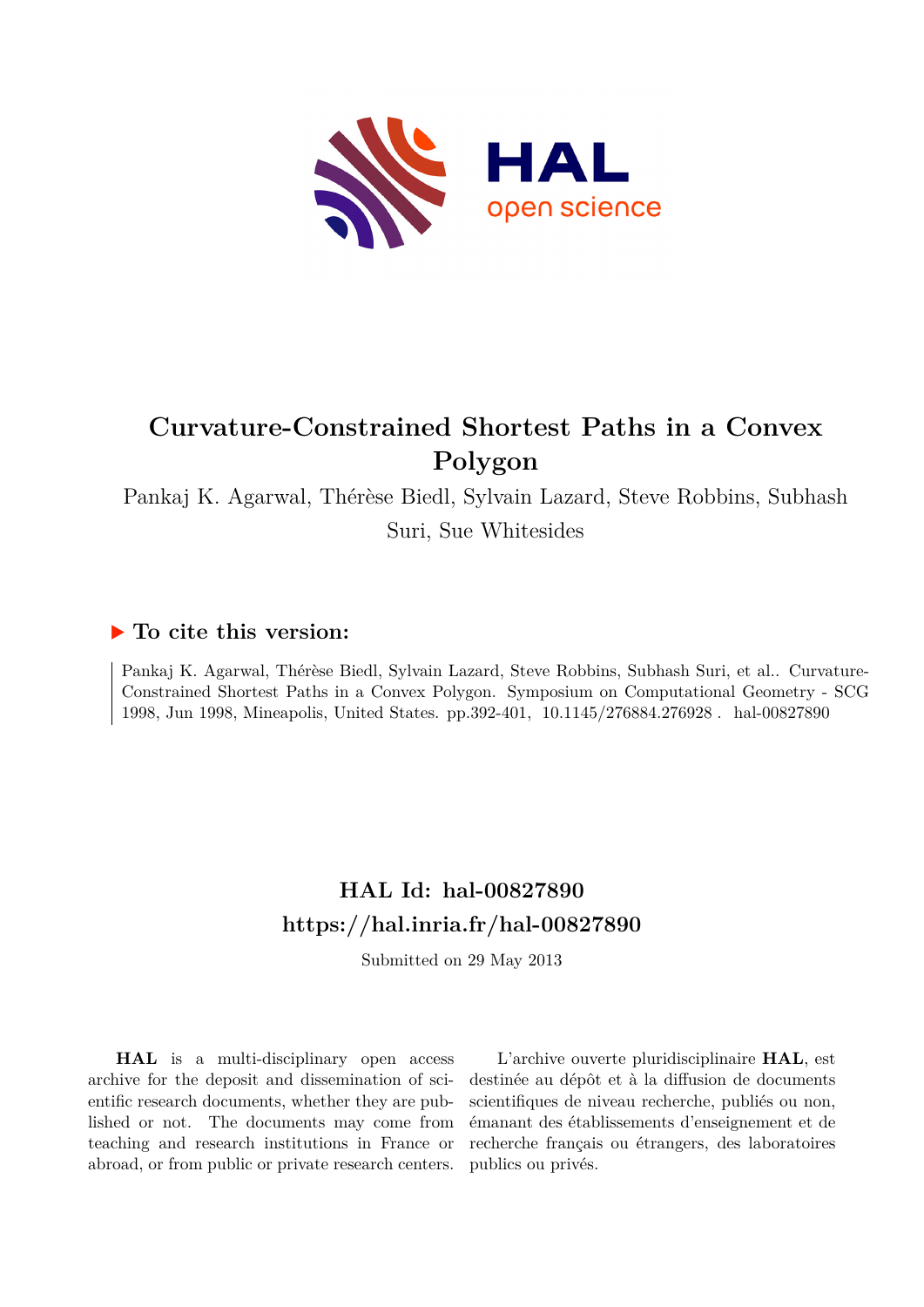## **Curvature-Constrained Shortest Paths in a Convex Polygon**

(Extended Abstract)

Pankaj K. Agarwal<sup>∗</sup> Therese Biedl<sup>†</sup> Sylvain Lazard<sup>‡</sup>

Steve Robbins<sup>§</sup> Subhash Suri<sup>¶</sup> Sue Whitesides<sup>||</sup>

#### **Abstract**

Let  $B$  be a point robot moving in the plane, whose path is constrained to have curvature at most 1, and let  $P$  be a convex polygon with  $n$  vertices. We study the collision-free, optimal path-planning problem for B moving between two *configurations* inside P (a configuration specifies both a location and a direction of travel). We present an  $O(n^2 \log n)$  time algorithm for determining whether a collision-free path exists for  $B$  between two given configurations. If such a path exists, the algorithm returns a shortest one. We provide a detailed classification of curvature-constrained shortest paths inside a convex polygon and prove several properties of them, which are interesting in their own right. Some of the properties are quite general and shed some light on curvature-constrained shortest paths amid obstacles.

#### **1 Introduction**

The *path-planning* problem, a central problem in robotics, involves planning a collision-free path for a robot moving amid obstacles, and has been widely studied (see, e.g., the book by Latombe [17] and the survey papers by Schwartz and Sharir [25] and Halperin, Kavraki and Latombe [12]). In the simplest form, given a moving point robot  $B$ , a set of obstacles, and a pair of configurations  $I$  and  $F$  specifying locations for  $B$ , we wish to find a continuous, collisionfree path for  $B$  from  $I$  to  $F$ . This formulation, however, does not take into account the dynamic constraints (for instance, bounds on velocity, acceleration or curvature), the so-called *nonholonomic constraints*, imposed on a robot by its physical limitations (see [17] for a more detailed discussion). Although there has been considerable recent work in the robotics literature on nonholonomic motion-planning problems (see [3, 4, 14, 16, 18, 20, 26, 31, 32] and references therein), relatively little theoretical work has been done in this important area.

In this paper, we study the path-planning problem for a point robot whose configurations are specified by giving both a location and a direction of travel. This means that any solution to the path-planning problem for given initial and final configurations  $I$  and  $F$  must respect the directions of travel specified by  $I$  and  $F$  as well as the locations they specify. Furthermore, we require the path of the robot to have curvature at most 1. This curvature constraint arises naturally when the point robot models a real-world robot with a minimum turning radius; see for example [17]. Recently Reif and Wang [24] confirmed that the problem of deciding whether there exists a collision-free curvature-constrained path for B between two given configurations amid obstacles is NP-hard. This motivates interest in studying various special cases. In this paper we propose an efficient algorithm for computing a curvature-constrained shortest path inside a convex polygon.

We establish several new properties of shortest paths inside a convex polygon and use these properties to characterize shortest paths. Using these properties of shortest paths and some results in computational geometry [2, 8], we present an efficient algorithm that, given initial and desired final con-

<sup>∗</sup>Center for Geometric Computing, Computer Science Department, Duke University, Box 90129, Durham, NC 27708–0129, USA; pankaj@cs.duke.edu; http://www.cs.duke.edu/˜pankaj/. Supported in part by National Science Foundation research grant CCR–93–01259, by Army Research Office MURI grant DAAH04–96–1–0013, by a Sloan fellowship, by a National Science Foundation NYI award and matching funds from Xerox Corporation, and by a grant from the U.S.-Israeli Binational Science Foundation.

<sup>†</sup>School of Computer Science, McGill University, 3480 University Street, Montreal, Qc, H3A 2A7, Canada; therese@cgm.cs.mcgill.ca.

<sup>‡</sup>School of Computer Science, McGill University; lazard@cgm.cs.mcgill.ca. Supported in part by an INRIA postdoctoral award.

<sup>§</sup>School of Computer Science, McGill University; stever@cs.mcgill.ca. Supported by an FCAR scholarship.

<sup>¶</sup>Department of Computer Science, Washington University Campus Box 1045, One Brookings Drive, St. Louis, MO 63130-4899, USA; suri@cs.wustl.edu;http://www.cs.wustl.edu/~suri/. Research partially supported by NSF Grant CCR-9501494.

<sup>&</sup>quot;School of Computer Science, McGill University; sue@cs.mcgill.ca. Supported by NSERC and FCAR research grants.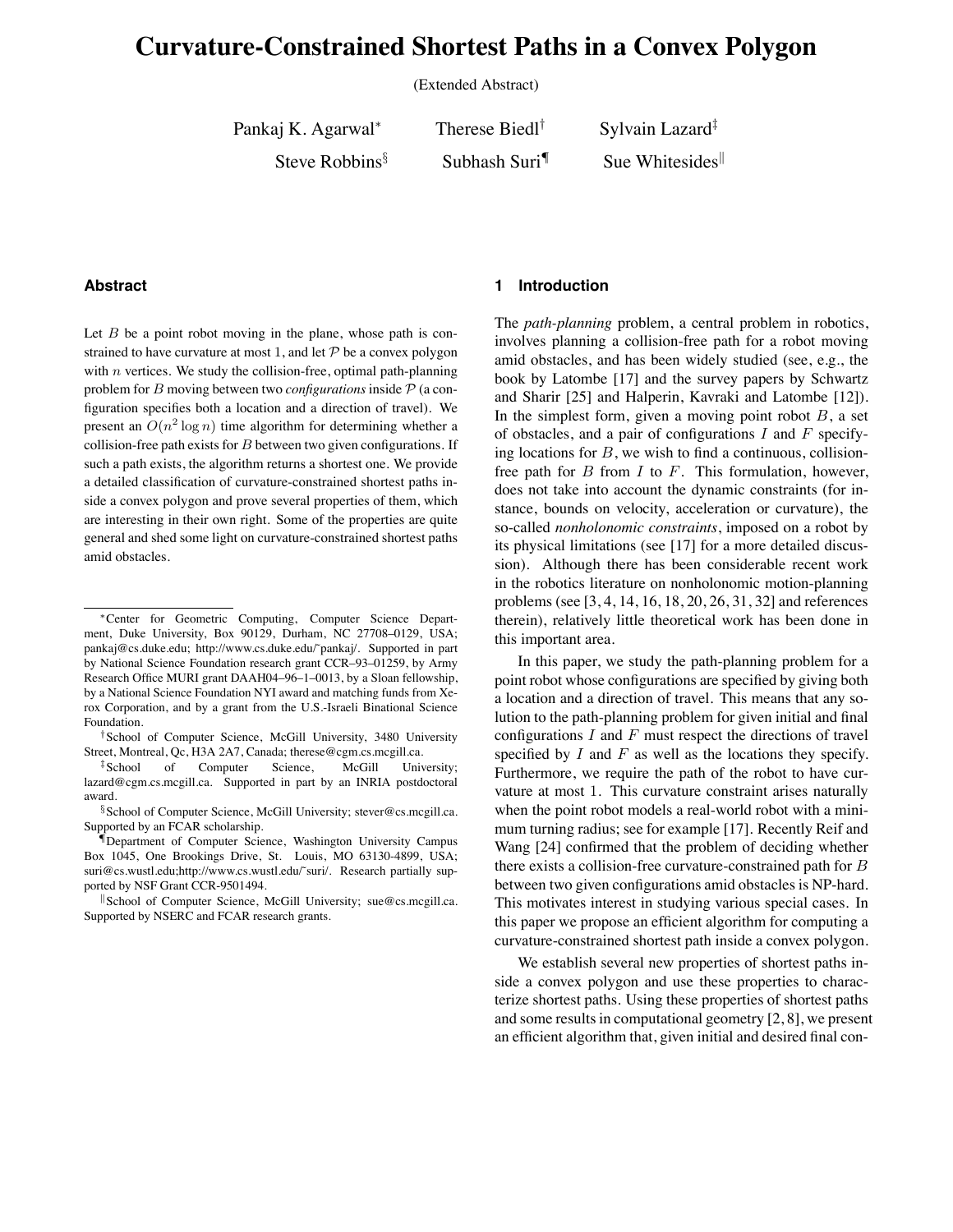figurations  $I$  and  $F$  in the polygon, determines whether a curvature-constrained path from  $I$  to  $F$  exists, and if so, computes a shortest one.

#### **1.1 Previous results**

Dubins [10] was perhaps the first to study curvature constrained shortest paths. He proved that, in the absence of obstacles, a curvature-constrained shortest path from any start configuration to any final configuration consists of at most three segments, each of which is either a straight line or an arc of a circle of unit radius, assuming that the curvature of the path is upper bounded by 1. Reeds and Shepp [23] extended this obstacle-free characterization to robots that are allowed to make reversals, that is, to back up. Using ideas from control theory, Boissonnat, Cérézo and Leblond [4] gave an alternative proof for both cases, and recently Sussmann [29] was able to extend the characterization to the 3 dimensional case. In the presence of obstacles, Fortune and Wilfong [11] gave a  $2^{poly(n,m)}$  time algorithm, where *n* is the total number of vertices in the polygons defining the obstacles and  $m$  is the number of bits of precision with which all points are specified; their algorithm only decides whether a path exists, without necessarily finding one. Jacobs and Canny [13], Wang and Agarwal [30], and Sellen [27, 28] gave approximation algorithms for computing an ε*-robust* path. (Informally, a path is  $\varepsilon$ -robust if  $\varepsilon$ -perturbations of certain points along the path do not violate the feasibility of the path.) For the restricted case of pairwise disjoint *moderate obstacles*, i.e., convex obstacles whose boundaries have curvature bounded by 1, Agarwal, Raghavan and Tamaki [1] gave efficient approximation algorithms. Boissonnat and

Lazard [5] gave an  $O(n^2 \log n)$  time algorithm for computing an exact shortest path for the case when the edges of the pairwise disjoint moderate obstacles are circular arcs of unit radius or line segments. Their algorithm can be used to compute an optimal curvature constrained path inside a convex polygon in time  $O(n^7)$ . Wilfong [31] studied a restricted problem in which the robot must stay on one of  $m$ line segments (thought of as "lanes"), except to turn between lanes. For a scene with  $n$  obstacle vertices, his algorithm preprocesses the scene in time  $O(m^2(n^2 + \log m))$ , following which queries are answered in time  $O(m^2)$ . There has also been work on computing curvature-constrained paths when  $B$  is allowed to make reversals  $[3, 19, 21]$ . Other, more general, dynamic constraints have been considered in [6, 7, 9, 22].

#### **1.2 Our model and results**

Let B be a point robot and P a closed convex polygon with  $n$ vertices. For simplicity we assume that the edges of  $P$  are in general position: no two edges are parallel and no unit-radius circle is tangent to three edges of  $P$ . A *configuration*  $X$  for B is a pair  $(LOC(X), \psi(X))$ , where  $LOC(X)$  is a point in the plane representing the location of the robot and  $\psi(X)$  is an angle between 0 and  $2\pi$  representing its orientation. When the meaning is clear, we often write  $X$  instead of  $LOC(X)$ .

The image of a differentiable function  $\Pi : [0, l] \to \mathbb{R}^2$ is called a *path*. We denote both the function and the path it defines by  $\Pi$ . We regard a path  $\Pi$  as oriented from  $\Pi(0)$ to  $\Pi(l)$ . We assume a path  $\Pi$  is parameterized by its arc length, and we let  $\|\Pi\|$  denote its length. We say that  $\Pi$  is a path from a configuration  $X$  to another configuration  $Y$  if  $\Pi(0) = \text{LOC}(X), \Pi(l) = \text{LOC}(Y)$ , and the oriented angles (with respect to the positive x-axis) of  $\Pi'(0)$  and  $\Pi'(l)$  are  $\psi(X)$  and  $\psi(Y)$ , respectively. A path is called *moderate* if its average curvature is at most 1 in every positive-length interval.<sup>1</sup> This implies that the curvature is at most 1 whenever it is defined.

Any curve that lies entirely within the closed polygon  $P$ is called *free*. A path is *feasible* if it is moderate and free. A feasible path  $\Pi$  from a configuration X to another configuration Y is *optimal* if its length is minimum among all feasible paths from  $X$  to  $Y$  (it can be shown that whenever a feasible path from  $X$  to  $Y$  exists, then an optimal such path also exists [13]).

**Main Results.** Let  $P$  be an *n*-vertex convex polygon in the plane, and let I and F be two configurations inside  $P$ .

- (i) We prove that an optimal path from  $I$  to  $F$  consists of at most eight maximal segments, each of which is either a line segment or a circular arc of unit radius.
- (ii) We give an  $O(n^2 \log n)$  time algorithm to determine whether a feasible path from  $I$  to  $F$  exists. If such a path exists, then the algorithm returns an optimal path from I to F. If there are only k edges of  $P$  within distance 6 from both  $I$  and  $F$ , then the running time of our algorithm can be improved to  $O((n+k^2)\log n)$ ,

Our algorithm is significantly faster than the algorithm implicit in the work of Boissonnat and Lazard [5], whose running time would be  $O(n^7)$ . Our paper is organized as follows. In Section 2, we present basic definitions, notation, and useful known results. In Section 3, we give a classification of the optimal path. In Sections 4 and 5, we describe our algorithms. Section 6 concludes.

#### **2 Geometric Preliminaries**

Given a configuration  $X$ , the oriented line passing through  $LOC(X)$  with orientation  $\psi(X)$  is denoted  $L_X$ . A configuration X *belongs* to an oriented path (or curve)  $\Pi$  if LOC(X)  $\in$  $\Pi$  and  $L_X$  is the oriented tangent line to  $\Pi$  at LOC(X). Note that a configuration  $X$  belongs to two oriented unit-radius circles. We will use  $\mathcal{C}_X^+$  (resp.  $\mathcal{C}_X^-$ ) to denote the two circles of unit radius, oriented counterclockwise (resp. clockwise) to which the configuration  $X$  belongs.

If X and Y are two points on a simple closed curve  $\gamma$ , then  $\gamma^+[X, Y]$  (resp.  $\gamma^-[X, Y]$ ) denotes the portion of  $\gamma$ 

<sup>&</sup>lt;sup>1</sup>The *average curvature* of a path  $\Pi$  in the interval  $[s_1, s_2]$  is defined by  $\|\Pi'(s_1) - \Pi'(s_2)\|/|s_1 - s_2|.$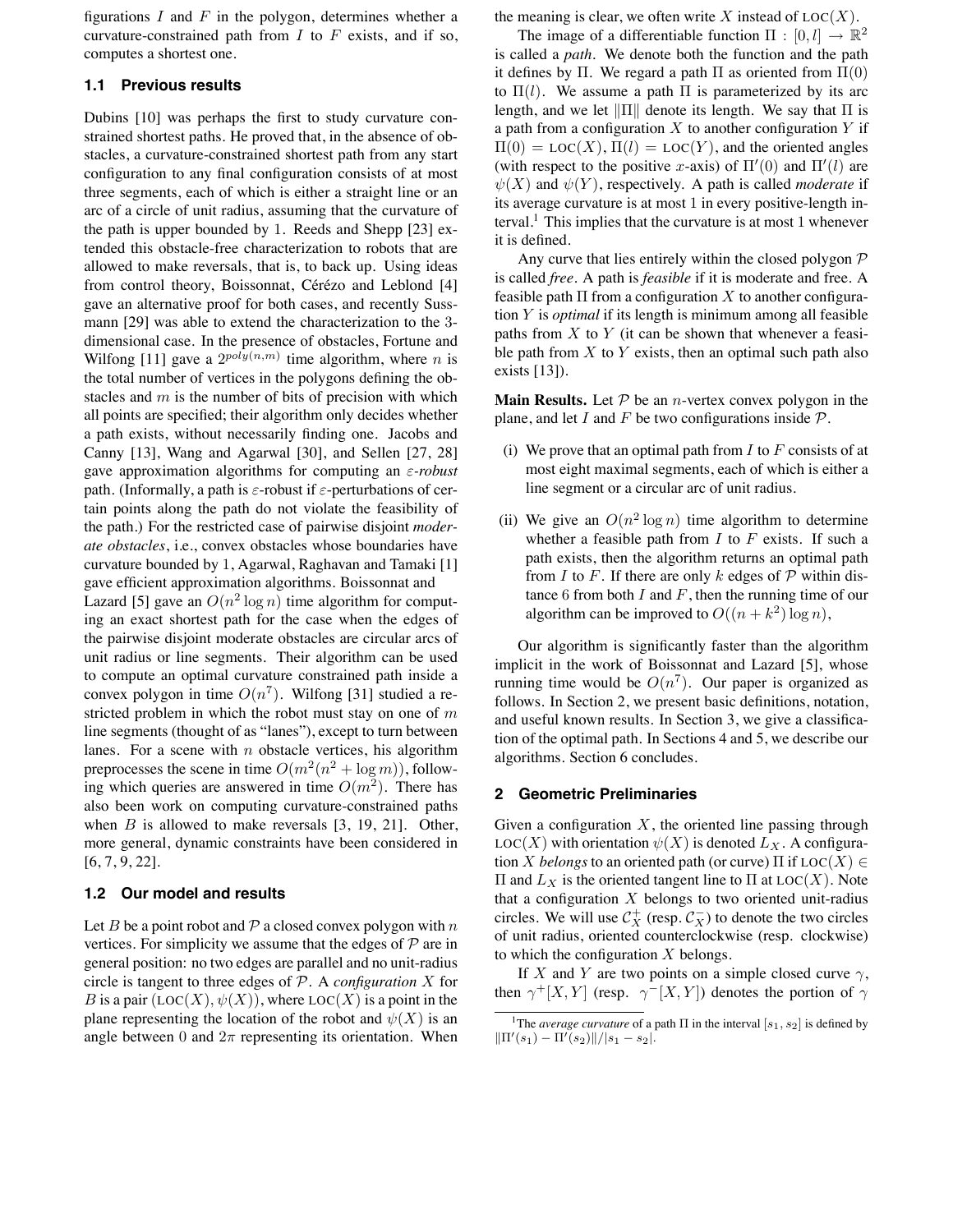from  $X$  to  $Y$  in the counterclockwise (resp. clockwise) direction, including X and Y; we will use  $\gamma^+(X, Y), \gamma^-(X, Y)$ to denote portions excluding  $X, Y$ . Similarly, for a path  $\Pi$ and two configurations  $X, Y \in \Pi$ , we will use  $\Pi[X, Y]$  to denote the portion of  $\Pi$  from X to Y.

**Segments and Dubins paths.** Let Π be a feasible path. We call a nonempty subpath of Π a C*-segment* (resp. S*-segment*) if it is a circular arc of unit radius (resp. line segment) and maximal. A *segment* is either a C-segment or an S-segment. When referring to a C-segment on a path  $\Pi$ , we will call it a  $C^+$ -segment (resp.  $C^-$ -segment) if  $\Pi$  induces a counterclockwise (resp. clockwise) orientation on it. Suppose Π consists of a C-segment, an S-segment, and a C-segment; then we will say that  $\Pi$  is of type  $CSC$ , or  $C_1SC_2$  if we want to distinguish between the two  $C$ -segments; superscripts  $+$ and  $-$  will be used to specify the orientations of  $C$ -segments of Π. Abusing the notation slightly, we will also use  $C_1, C_2$ to denote the  $C$ -segments and  $S$  to denote the  $S$ -segment of Π. The above notation can be generalized to an arbitrarily long sequence. Dubins [10] proved the following result.

**Lemma 2.1 (**Dubins [10]) *In an obstacle-free environment, an optimal path between any two configurations is of type* CCC *or* CSC*, or a substring thereof.*



**Figure 1.** Different types of Dubins paths.

We will refer to paths of type  $CCC$  or  $CSC$  or substrings thereof as *Dubins paths*. In the presence of obstacles, Jacobs and Canny [13] observed that any subpath of an optimal path that does not touch any obstacle except at the endpoints is a Dubins path. In particular, they proved the following.

**Lemma 2.2 (**Jacobs and Canny [13]) *Let* Ω *be a closed polygonal environment,* I *an initial configuration, and* F *a final configuration. Then an optimal path from I to*  $F$  *in*  $\Omega$  *consists of a sequence*  $\Pi_1 \cdots \Pi_k$  *of feasible paths, where each*  $\Pi_i$  is a Dubins path from a configuration  $X_{i-1}$  to a configu*ration*  $X_i$ *, such that*  $X_0 = I$ *,*  $X_k = F$ *, and, for*  $0 < i < k$ *,*  $\mathrm{LOC}(X_i) \in \partial \Omega$ .

The above lemma implies that an optimal path in a closed polygonal environment consists of C- and S-segments. In the following, we will consider only those paths that are formed by S- and C-segments. We will refer to circles and circular arcs of unit radius simply as circles and circular arcs. Notationally, we differentiate between a C-segment and its supporting circle by using calligraphic font for the latter.

**Terminal and nonterminal segments.** A segment of a feasible path Π is called *terminal* if it is the first or the last segment of Π; otherwise it is called *nonterminal*. We apply the adjectives terminal and nonterminal to subpaths as well. If the first or last segment in  $\Pi$  is a C-segment, we will refer to it as a  $C_I$ -segment or a  $C_F$ -segment, respectively.  $C_I^+$ ,  $C_I^ _I^ \mathcal{C}_F^+$ , and  $\mathcal{C}_F^ \overline{F}$  are called *terminal circles* (see Figure 3).

The following lemma states some basic known properties of optimal paths; see [1, 10, 13].

**Lemma 2.3** *In an optimal path inside* P*,*

- *(i)* any nonterminal C-segment has length greater than  $\pi$ ,
- *(ii) any nonterminal C-segment is tangent to* ∂P *or to a terminal circle in at least one point, and*
- *(iii) no nonterminal subpath has type* CCC*.*

**Lemma 2.4** *Let*  $\Pi$  *be an optimal path of type*  $C_1C_2S$  *inside*  $P$ *. Let*  $X$  *be the common endpoint of the*  $C_1$ *- and*  $C_2$ -segments, and let Y be the last tangent point of the  $C_2$ *segment with* ∂P *along* Π. Then the length of the  $C_2$ -segment *between X* and *Y is greater than*  $\pi$ *, i.e.,*  $\|\Pi[X, Y]\| > \pi$ *.* 

**Proof (Sketch):** By Lemma 2.3(i), the  $C_2$ -segment is greater than  $\pi$ . Let X' be the antipodal point of X on  $C_2$ . Figure 2 shows how to shorten the path of type  $C_1C_2S$  [10]. This shortening can be done unless an obstacle obstructs the shortcut, i.e., unless an obstacle is tangent to the  $C_2$ -segment between X' and the last point of the  $C_2$ -segment.  $\square$ 



**Figure 2.** Shortcut.

**Anchored segments.** A C-segment or circle is called *anchored* if it is tangent to  $\partial P$  or to terminal circles at two points. The terminal circles are not considered anchored. An anchored C-segment is denoted by  $\bar{C}$ . By our generalposition assumption on  $P$ , there are a finite number of anchored circles. A C-segment with at least one point of tangency with  $\partial P$  is denoted by  $\overline{C}$ .

An anchored C-segment or circle is PP*-anchored* if it is tangent to ∂P at two points and PC*-anchored* if it is tangent to  $\partial P$  at one point and tangent to a terminal circle at another point; see Figure 3.

A circular arc is called *long* if its length is greater than π; otherwise it is called *short*. A PP-anchored C-segment is called *strongly* PP*-anchored* if it contains the long arc defined by the tangent points of its supporting circle with  $\partial \mathcal{P}$ (see Figure 4(b)). Similarly, a  $\mathcal{PC}$ -anchored C-segment is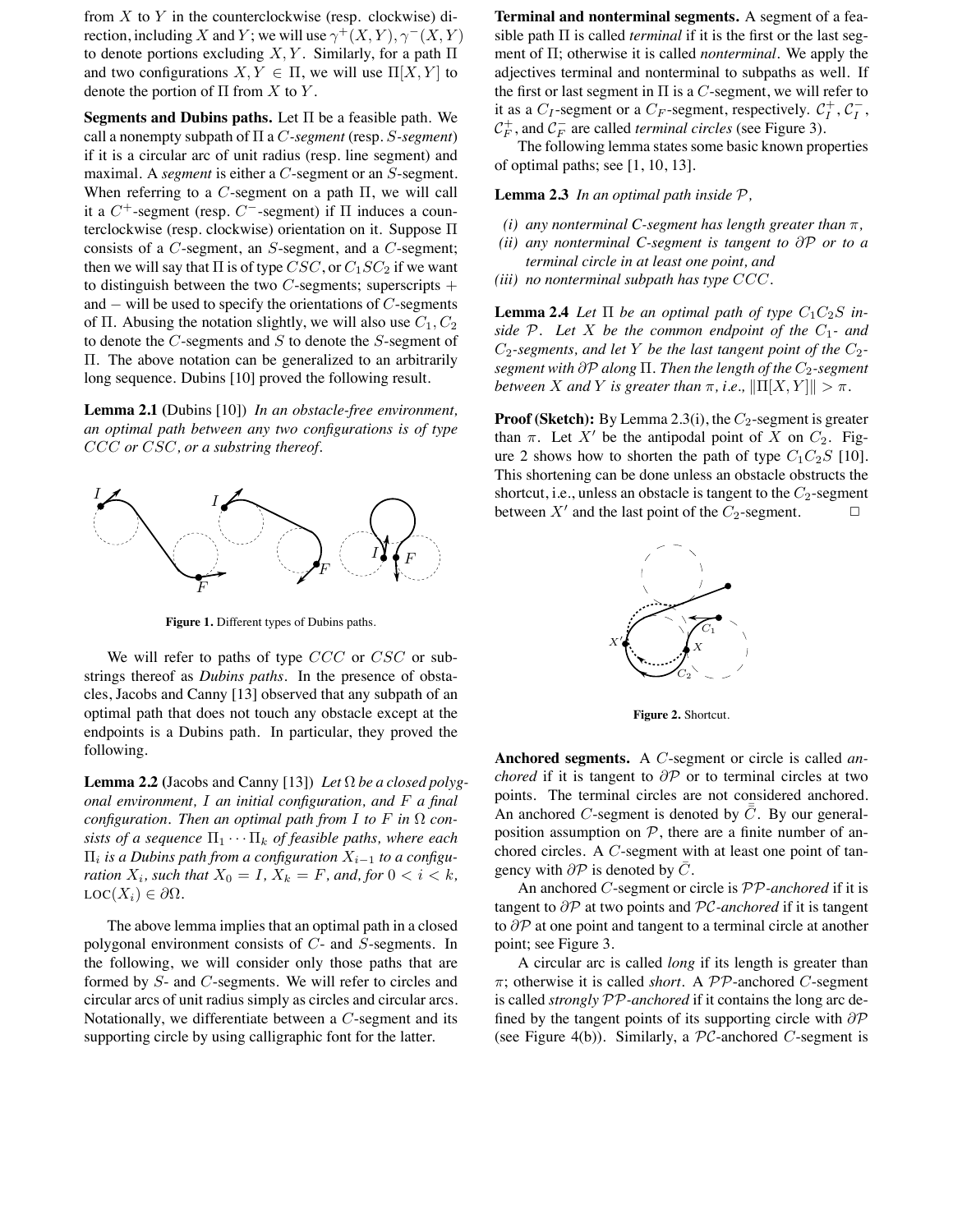called *strongly* PC*-anchored* if it contains the long arc between a tangency point of its supporting circle  $\mathcal C$  with  $\partial \mathcal P$ and a tangency point of  $C$  with a terminal circle (see Figure  $5(a)$ ).



**Figure 3.**  $PC$ -anchored  $(C_1)$  and  $PP$ -anchored  $(C_2)$  circles.

**Pockets.** Let C be a circle intersecting  $\partial P$  at two or more points, and let  $X, Y$  be two consecutive intersection points of  $\partial P$  with C so that the short arc of C joining X and Y lies inside  $\mathcal{P}$ . If  $\mathcal{C}^+[X, Y]$  is the short arc and the turning angle<sup>2</sup> of  $\partial \mathcal{P}^{+}(X, Y)$  is less than  $\pi$ , then the closed region bounded by  $\partial \mathcal{P}^+[X,Y]$  and  $\mathcal{C}^+[X,Y]$  is called a *pocket* (see Figure 4) and is denoted by  $\Lambda_{\mathcal{C}}[X, Y]$ . Similarly we define a pocket  $\Lambda_{\mathcal{C}}[X, Y]$  when  $\mathcal{C}^{-}[X, Y]$  is the shorter arc. We will mostly be interested in pockets for which  $\mathcal C$  is tangent to  $\partial \mathcal P$ at X.



**Figure 4.** Pockets.

It can be verified that the condition on the turning angle implies that a pocket does not have enough room to contain a unit circle. Using this simple observation, we can prove the following lemma, which will be crucial for characterizing the optimal paths containing a strongly anchored C-segment. In particular, the lemma implies that if a feasible path enters the interior of a pocket, then it cannot escape the pocket (see Figure 4).

**Lemma 2.5** *Let*  $C$  *be a circle tangent to*  $\partial P$  *at*  $X$  *that defines a pocket*  $\Lambda_{\mathcal{C}}[X, Y]$ *. If a feasible path*  $\Pi$  *from I to F enters (resp. escapes)*  $\Lambda_{\mathcal{C}}[X, Y]$  *at* X, then either  $\Pi$  *contains the small arc of* C *joining* X *and* Y, or  $\Pi[X, F] \subset \Lambda_c[X, Y]$ *(resp.*  $\Pi[I, X] \subset \Lambda_{\mathcal{C}}[X, Y]$ *).* 

#### **3 Classification of Optimal Paths**

The goal of this section is to prove the first of our main results, namely a detailed characterization of optimal paths in convex polygons. We show that any optimal path is of type  $C_I CSCCSCC_F$  or a subsequence of this form. However, not every subsequence of the above sequence can form an optimal path. The following theorem gives a more refined description of optimal path types. Recall that a segment has non-zero length by definition. In the following, we use  $\cdot$  to denote a subpath of zero length.

**Theorem 3.1** *An optimal path* Π *inside* P *either is a Dubins path or has one of the types listed below. Except in case (B.i),* all the C-segments labeled  $\bar{\bar{C}}$  are strongly anchored.

- *(A) If* Π *has no nonterminal* CC *subpath, then* Π *has one of the following types:*
- *(A.i)*  $\Pi_{I}S\bar{C}S\Pi_{F}$  *where*  $\Pi_{I} \in \{C_{I}, \cdot\}$ *and*  $\Pi_F \in \{C_F, \cdot\}$  *(see Figure 4(b))*
- *(A.ii)*  $\Pi_I S \Pi_F$  *where*  $\Pi_I \in \{ C_I \overline{\overline{C}}, C_I, \cdot \}$ and  $\Pi_F \in \{\bar{\bar{C}}C_F,C_F,\cdot\}$  (see Figure 5(a))
- *(B) If* Π *has a nonterminal* CC *subpath, then* Π *has one of the following types:*
- *(B.i)*  $C_I C \bar{\bar{C}} C_F$  or  $C_I \bar{\bar{C}} C C_F$
- $\overline{(B.ii)}$   $\Pi_{I}S\bar{\bar{C}}CC_{F}$  or  $C_{I}C\bar{\bar{C}}S\Pi_{F}$  where  $\Pi_{I}\in\{C_{I},\cdot\}$ *and*  $\Pi_F \in \{C_F, \cdot\}$
- *(B.iii)*  $\Pi_I \overline{C} \overline{C} \Pi_F$  *where*  $\Pi_I \in \{C_I \overline{\overline{C}}S, C_I S, C_I, S\}$  *and*  $\Pi_F \in \{\tilde{SCC_F}, \tilde{SC_F}, \tilde{C_F}, S\}$  (see Figures 5(b), (c))

**Proposition 3.2** The type  $C_I C S \bar{C} \bar{C} S C C_F$ , having eight seg*ments, does occur as an optimal path type.*

**Proof (Sketch):** Figure 5(c) shows an instance of  $P$  and initial and final configurations in which a feasible path has eight segments. We can argue that no paths of the other types described in Theorem 3.1 are feasible, which implies that the optimal path is of the given type.  $\Box$ 

The proof of Theorem 3.1 is based on the following lemmas.

**Lemma 3.3 (**Agarwal, Raghavan and Tamaki [1]) *An optimal path has at most one nonterminal* CC *subpath. Moreover, any nonterminal C-segment that precedes (resp. follows) a*  $C_1C_2$  *subpath is oriented the same way as*  $C_1$  (*resp.*  $C_2$ ).

Next, we state a lemma, which can be proved using geometric perturbations similar to the ones used in [1, 5].

**Lemma 3.4** *(i) If an optimal path has a subpath of type* SCS*, then the* C*-segment in that subpath is strongly* PP*anchored.*

*(ii)* If an optimal path has a subpath of type  $C_1C_2C_3S$  (or  $SC_3C_2C_1$ *) so that the C-segment*  $C_2$  *does not touch*  $\partial P$ *, then*  $C_3$  *is strongly*  $PP$ *-anchored.* 

<sup>&</sup>lt;sup>2</sup>The *turning angle* of a convex polygonal chain is  $\sum_i (\pi - \theta_i)$ , where  $\theta_i$  is the interior angle at vertex *i*.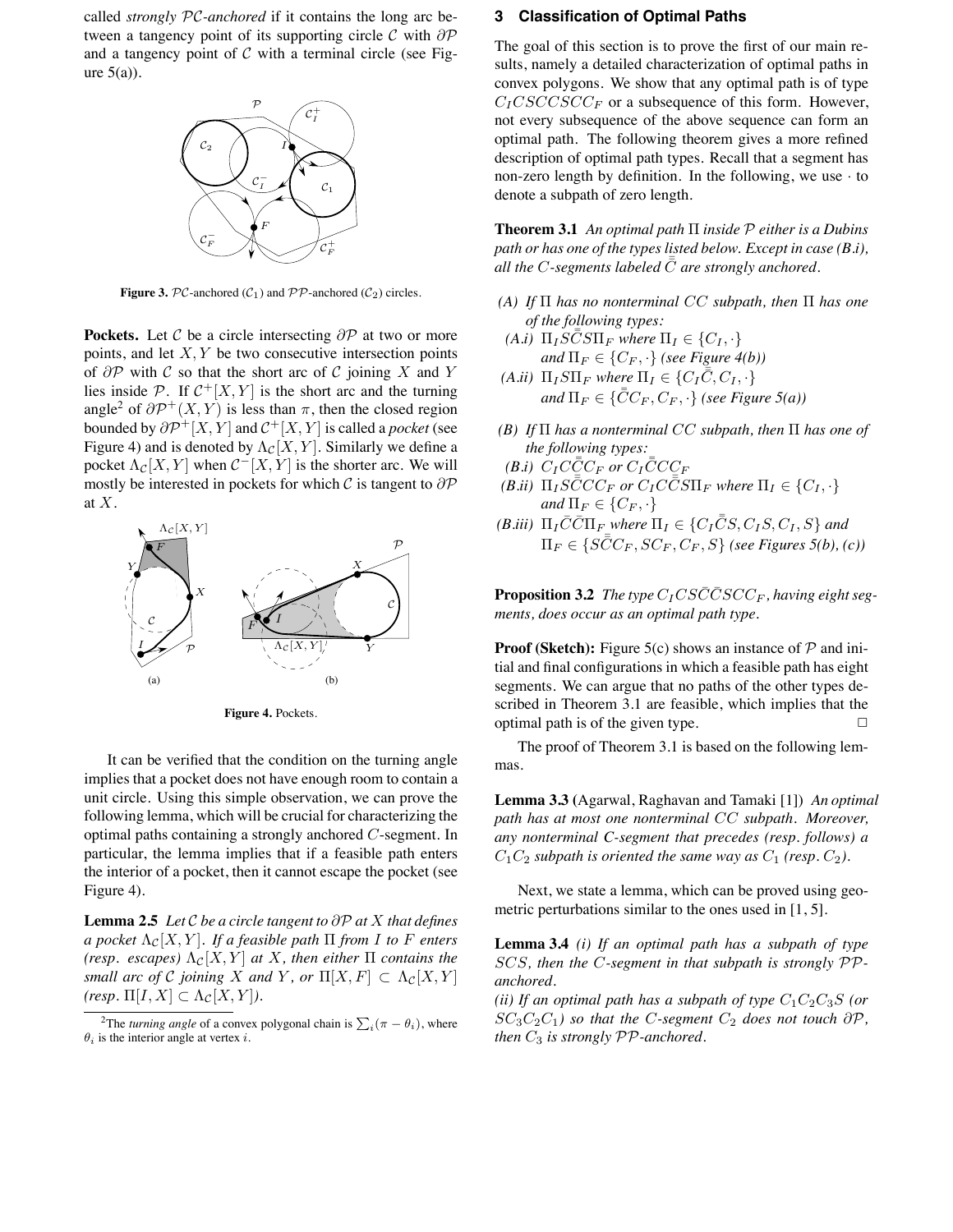

**Figure 5.** Examples of shortest paths.

We next characterize the optimal paths that contain a strongly  $PP$ -anchored C-segment.

**Lemma 3.5** *If an optimal path* Π *contains a strongly* PP*-* $\rho$  *anchored C-segment*  $\bar{\bar{C}}$  , then  $\Pi$  *is of type*  $C_I S \bar{\bar{C}} S C_F$  ,  $C_I C\bar{\bar{C}}SC_F$ ,  $C_I S\bar{\bar{C}}CC_F$ , or a substring thereof (containing  $\bar{\bar{C}}$ ).

 $\bf{Proof}$  ( ${\bf Sketch}$ ): By assumption,  $\Pi = \!\!\!\!\Pi_I \bar{\bar{C}} \Pi_F.$   $\bar{\bar{C}}$  is strongly  $\mathcal{PP}$ -anchored; hence its supporting circle,  $\bar{\bar{\mathcal{C}}}$ , has two or more intersections with  $\partial P$ . Let X denote the first tangent point of  $\bar{C}$  with  $\partial \mathcal{P}$  along  $\Pi$ . Let Y be the first point from X on  $\bar{C}$ — moving in the opposite sense of  $\bar{\bar{C}}$ 's orientation — which intersects  $\partial \mathcal{P}$  (see Figure 6). It is easy to prove that such a *Y* exists, and that  $\Lambda_{\overline{C}}[X, Y]$  defines a pocket. Lemma 2.5 implies that the path up to X, i.e.  $\Pi_I$  and perhaps part of  $\bar{\bar{C}}$ , is contained in the pocket. We can also prove that  $\Pi_I$  consists of at most two segments, so  $\Pi_I$  is either  $C_I C$ ,  $C_I S$ , or a substring thereof. Likewise,  $\Pi_F$  is  $CC_F$ ,  $SC_F$ , or a substring thereof. The result follows by noting that paths of type  $C_I C\overline{\overline{C}} C C_F$  are ruled out by Lemma 2.3(iii).

We state now another lemma which will be useful for the algorithm. The proof is similar to that of Lemma 3.5.



Figure 6. For the proof of Lemma 3.5. An optimal path containing a strongly  $PP$ -anchored  $C$ -segment must start and end in a pocket.

**Lemma 3.6** *If an optimal path* Π *contains a strongly* PCanchored C-segment  $\bar{\bar{C}}$  whose supporting circle is not free,  $f$  *then*  $\Pi$  *is of type*  $C_I\bar{\bar{C}}SC_F$  *,*  $C_I\bar{\bar{C}}C_{F}$  *,*  $C_I\bar{C}\bar{\bar{C}}C_F$  *,*  $C_I C\bar{\bar{C}}C_F$  *, or a substring thereof (containing*  $\bar{\bar{C}}$ ).

We now prove Theorem 3.1.

**Proof of Theorem 3.1:** The proof proceeds by considering how a nonterminal C-segment may appear in  $\Pi$ . If there is no nonterminal C-segment in Π, then Π is of type  $C_I S C_F$ or a substring thereof, i.e.,  $\Pi$  is a Dubins path.

Assume now that there is a nonterminal  $C$ -segment in  $\Pi$ . Then such a segment belongs to a subpath of Π of type either  $SCS$  or CC. Suppose  $\Pi$  contains a subpath of type  $SCS$ . By Lemma 3.4, the  $C$ -segment in  $SCS$  must be strongly  $\overrightarrow{PP}$ -anchored. Thus, by Lemma 3.5,  $\Pi$  is of type  $C_I S \overline{\overline{C}} S \overline{C_F}$ , or substrings (containing  $S\bar{C}S$ ) thereof. In other words,  $\Pi$  is of type (A.i).

If  $\Pi$  contains a nonterminal C-segment but not a subpath of type SCS, we know it must contain a subpath of type CC. There are two cases to consider, depending on whether the CC subpath is terminal.

*Case 1:* Π does not contain any nonterminal subpath of type  $CC$ . Thus, one of the C-segments in any  $CC$  subpath must be a terminal segment. Either  $\Pi$  is of type  $C_I C_F$ ,  $C_ICC_F$  (i.e., a Dubins path), or any nonterminal C-segment is also adjacent to an  $S$ -segment.  $\Pi$  must then be of type  $C_{I}CSCC_{F}$ , or any substring thereof containing S and a terminal  $CC$ . By Lemma 2.4, the nonterminal  $C$ -segments are strongly anchored. All these types of paths are covered by type (A.ii).

*Case 2:* Π contains a nonterminal subpath of type CC. By Lemma 3.3, it is the *only* nonterminal CC subpath in Π. Thus  $\Pi$  has the form  $\Pi_{I} C C \Pi_{F}$ . A nonterminal C-segment in  $\Pi$ <sub>I</sub> must be followed by an S-segment, otherwise there will be a nonterminal  $CCC$  subpath in  $\Pi$  (Lemma 2.3(iii)). Furthermore, since we have no  $SCS$  subpath in  $\Pi$ , a nonterminal C segment must be preceded by a terminal C-segment. This means  $\Pi_I = C_I C S$  or a subsequence of it. The subsequence cannot not be empty, for otherwise the middle CC subpath would be terminal; nor can it be simply  $CC$ , as noted above. Thus,  $\Pi_I \in \{C_I CS, C_I S, C_I, S\}$ . Similarly,  $\Pi_F \in \{SCC_F, SC_F, C_F, S\}.$ 

If  $\Pi_I = C_I C S$  or  $\Pi_F = S C C_F$ , then the nonterminal C-segment in  $\Pi_I$  or  $\Pi_F$  is strongly anchored by Lemma 2.4.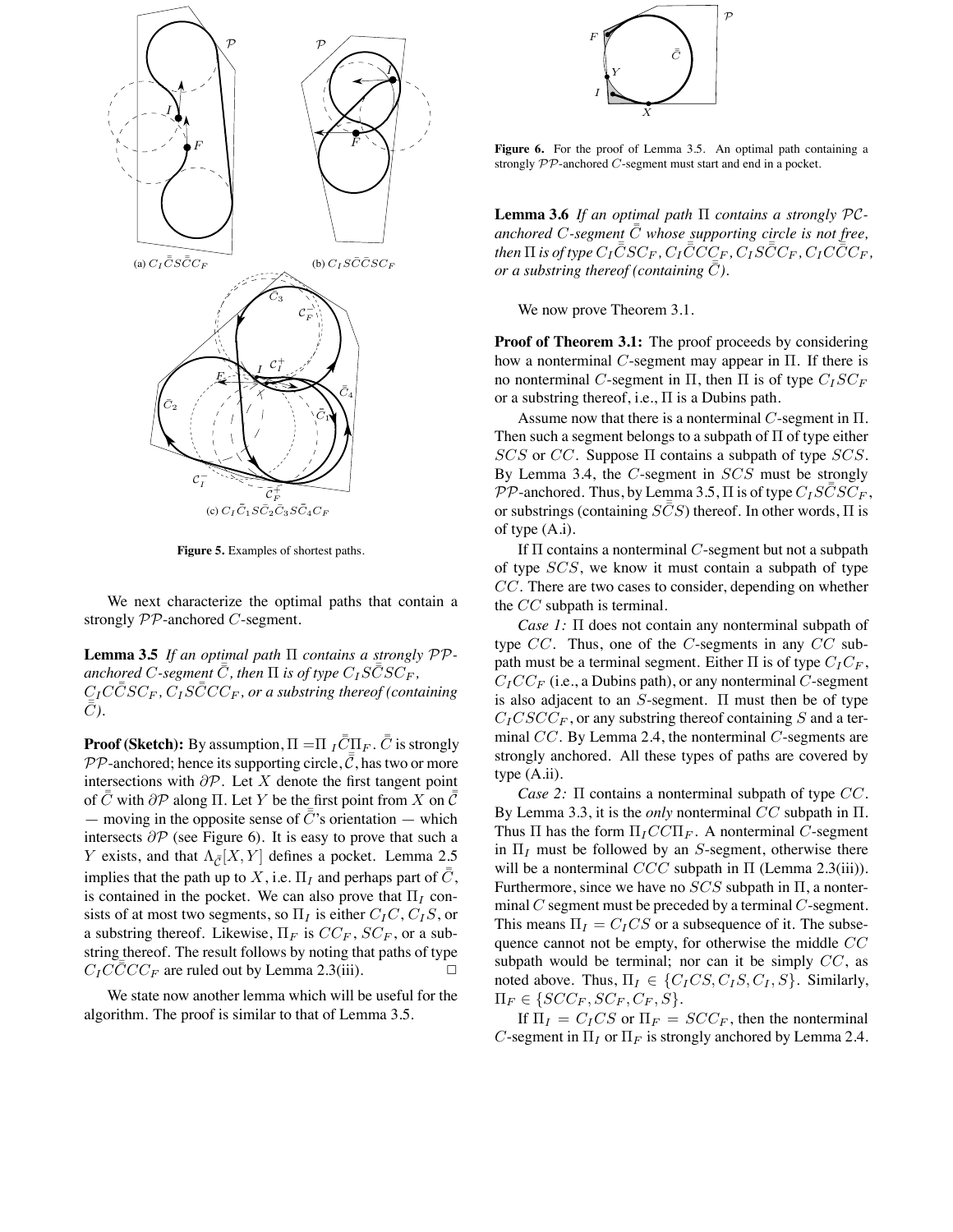If both  $\Pi_I$  and  $\Pi_F$  contain an S-segment, then the nonterminal  $CC$  subpath in  $\Pi$  is preceded and followed by an S-segment. Thus, both  $C$ -segments of the nonterminal  $CC$ subpath in  $\Pi$  touch  $\partial \mathcal{P}$ . Indeed, otherwise  $\Pi$  contains a subpath of type  $SCC$  or  $CCS$  that does not touch  $\partial P$ , which contradicts Lemma 2.2. Hence, if both  $\Pi_I$  and  $\Pi_F$  contain an  $S$ ,  $\Pi$  is of type (B.iii).

Suppose that neither  $\Pi_I$  nor  $\Pi_F$  contains an S-segment. Then, the path is of type  $C_ICCC_F$ . One of the nonterminal C-segments must touch  $\partial \mathcal{P}$  by Lemma 2.2. This Csegment is also tangent to a terminal circle and is therefore  $PC$ -anchored. Thus the path is of type  $(B.i)$ . Note that if both nonterminal C-segments touch  $\partial \mathcal{P}$ , then the path is of type  $C_I \overline{\overline{C}} \overline{\overline{C}} C_F$  which can be considered as type (B.i) or (B.iii).

The last case to consider is when exactly one of  $\Pi_I$  or  $\Pi_F$  contains an S-segment. Say  $\Pi_I = C_I$  and  $\Pi_F \neq C_F$ . The path has form  $C_I C_1 C_2 \Pi_F$  where  $\Pi_F$  starts with an Ssegment. We know that  $C_2$  must touch  $\partial P$  by Lemma 2.3(ii). If  $C_1$  also touches  $\partial \mathcal{P}$ , then the path  $\Pi$  is of type (B.iii). Otherwise, if  $C_1$  does not touch  $\partial \mathcal{P}$ , then by Lemma 3.4(ii),  $C_2$  must be strongly  $PP$ -anchored. Lemma 3.5 then restricts the path  $\Pi$  to be of type (B.ii). Similarly, if  $\Pi_I \neq C_I$  and  $\Pi_F = C_F$ , the path  $\Pi$  is of type (B.ii).

#### **4 A Simple Algorithm**

Theorem 3.1 can be used to obtain the following simple algorithm for computing an optimal path inside  $P$ . We enumerate candidate paths of types described in Theorem 3.1. Our candidate set is guaranteed to contain an optimal path, if any exist. For each such path, we check whether it is feasible, and if so compute the length. Finally, we either return the shortest feasible path, or report that no feasible path exists.

In order to determine whether a path is feasible, we rely on the circle-shooting data structure by Agarwal and Sharir [2] that preprocesses  $P$  in  $O(n \log n)$  time into a data structure that makes it possible to determine in  $O(\log^2 n)$  time whether a given circular arc intersects  $\partial P$ . If the radius of all query circles is the same, then using fractional cascading [8], the data structure may be modified without affecting the preprocessing time, so that a query is answered in  $O(\log n)$  time. This immediately implies the following lemma.

**Lemma 4.1** P can be preprocessed in  $O(n \log n)$  time into *a data structure that enables us to determine in*  $O(m \log n)$ *time whether a given path consisting of* m C*- and* S*-segments is feasible.*

To bound the running time of this simple algorithm, we must count the number of candidate paths to check. We note that once a path type is given, and the supporting circles for C-segments are known, there are  $O(1)$  candidate paths. These are determined by the choices of the orientations for the C-segments. Hence we are interested in the number of possible supporting circles for each path type.

Note that there may be  $\Omega(n^2)$   $\mathcal{PP}$ -anchored circles and  $\Omega(n)$ PC-anchored circles.

There are  $O(1)$  Dubins path candidates.

For paths of type  $(A,i)$  and  $(B.ii)$ , once the  $\mathcal{PP}$ -anchored circle is chosen, there are  $O(1)$  choices for other supporting circles, and hence  $O(1)$  candidate paths. Since there are  $O(n^2)$  PP-anchored circles, there are  $O(n^2)$  candidate paths for these two path types.

For type  $(A.ii)$ , the path may have up to two  $\mathcal{PC}$ -anchored segments. Once their supporting circles are chosen, there are  $O(1)$  path candidates. There are  $O(n)$  potential  $PC$ anchored circles. If both anchored segments are present, we have  $O(n^2)$  paths to check; otherwise, we have only  $O(n)$ .

Paths of type  $(B_i)$  are also determined by a  $\mathcal{PC}$ -anchored circle; hence there are  $O(n)$  of them as well.

Paths of type (B.iii), i.e. of type  $C_I \bar{\bar{C}}_1 S \bar{C}_i \bar{C}_j S \bar{\bar{C}}_2 S C_F$ , present a special problem. If we know the supporting circles of the  $\overline{C}\overline{C}$  subpath, the rest of the path is determined by a pair of PC-anchored circles  $C_1, C_2$ , for which there are  $O(n^2)$  possibilities. Unfortunately, there is an infinite family of supporting circles for the  $\overline{C}\overline{C}$  subpath. The following result by Boissonnat and Lazard [5] allows us to consider only a finite set of  $\bar{C}\bar{C}$  subpaths.

**Lemma 4.2 (**Boissonnat and Lazard [5]) *Given two config* $u$ rations  $X$  and  $Y$ , and two edges  $e_i$ ,  $e_j$  of  $P$ , we can com*pute*<sup>3</sup> *in* O(1) *time a finite set of paths from* X *to* Y *of type*  $\overline{C_1}S\bar{C}_i\bar{C}_j\overline{S}\overline{C}_2$ , where  $\bar{C}_i$  and  $\bar{C}_j$  are tangent to edges  $\overline{e_i}$  and  $e_j$ , respectively. This set contains all optimal paths from  $X$ to  $Y$  of type  $C_1 S \bar{C}_i \bar{C}_j SC_2$ .

Given a pair of edges  $e_i, e_j$  and a pair of PC-anchored circles  $C_1$ ,  $C_2$ , tangent to  $C_I$  and  $C_F$ , respectively, we choose  $X$  to be the configuration determined by the intersection of  $C_I$  and  $C_1$  and Y to be the configuration determined by  $C_F$ and  $C_2$ . Now by the above lemma, we can compute in  $O(1)$ time a constant number of candidate paths for this pair of edges and anchored circles. Doing this for all possible pairs of edges  $(e_i, e_j)$ , and pairs of  $(C_1, C_2)$ , we determine  $O(n^4)$ path candidates of type (B.iii) in  $O(n^4)$  time.

In summary, the simple algorithm examines  $O(n^4)$  candidate paths, and for each, spends  $O(\log n)$  time checking feasibility, by Lemma 4.1 with  $m \leq 8$ . Therefore, the overall running time is  $O(n^4 \log n)$ .

#### **5 An Efficient Algorithm**

In this section we prove additional properties of optimal paths that drastically reduce the number of candidates to examine. We have already shown that we need to consider only  $O(1)$ Dubins paths and  $O(n)$  candidates for paths of type (B.i). We will show that it suffices to consider only  $O(1)$  candidate paths of type  $(A,i)$  and  $(B.ii)$ ,  $O(n)$  candidate paths of type (A.ii), and  $O(n^2)$  candidate paths of type (B.iii).

<sup>&</sup>lt;sup>3</sup>The computation is performed by solving four algebraic systems of three equations in three indeterminates.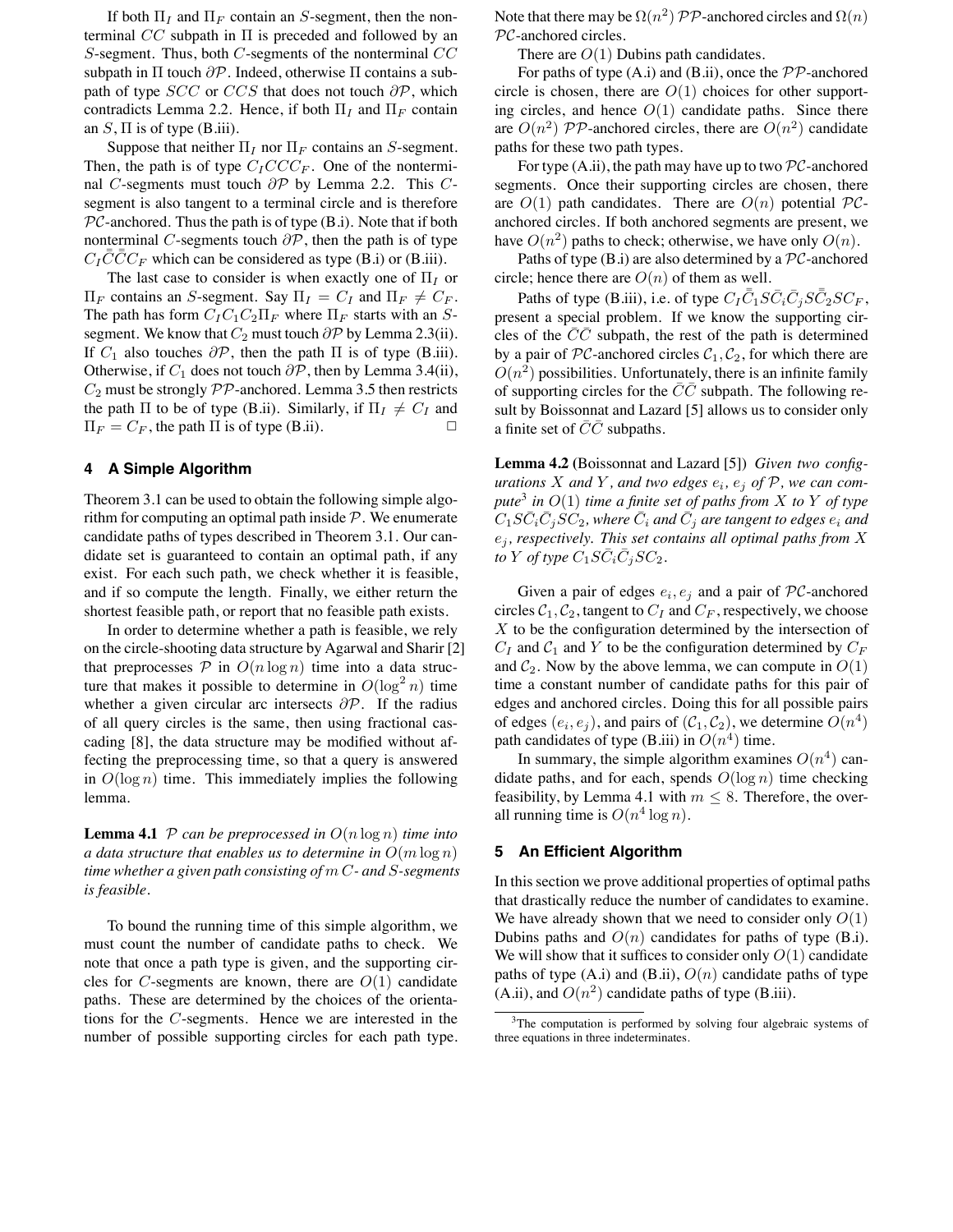**Computing paths of type (A.i) and (B.ii).** The paths of types (A.i) and (B.ii) contain a strongly  $PP$ -anchored  $C$ segment  $\overline{\overline{C}}$ . The circle  $\overline{\overline{C}}$  supporting  $\overline{\overline{C}}$  defines one or two pockets that contain a point of tangency of  $\bar{\bar{\mathcal{C}}}$  with  $\partial \mathcal{P}$  (see Figures 4(b) and 6). By Lemma 2.5, we know that  $I$  and  $F$ must belong to these pockets. The following lemma states that there exists at most one circle with these properties.

**Lemma 5.1** *For a fixed pair of configurations* I,F*, there* exists at most one PP-anchored circle  $\bar{\bar{\mathcal{C}}}$  so that the long arc *defined by the tangent points of* C ¯¯*with* ∂P *is free and so that* I and F belong to the pocket(s) defined by  $\vec{\bar{C}}$  and its tangent *points with* ∂P*. This circle can be computed in* O(n) *time.*

By the lemma, we can compute, in  $O(n)$  time, a set of  $O(1)$  candidate paths of types  $(A,i)$  and  $(B.ii)$ . The candidate paths may be checked for feasibility in  $O(\log n)$  time. Therefore, an optimal path of type  $(A,i)$  or  $(B.ii)$  can be computed in  $O(n)$  time.

**A monotonicity property of** CCSC **paths.** Subpaths of type  $CCSC$  occur in both  $(A.ii)$  and  $(B.iii)$  path types. In this subsection, we ignore the polygon  $P$ , and study paths from X to Y of type  $C_1C_2SC_3$ , with specified orientations on the C-segments. Then the circles  $C_1$  and  $C_3$  supporting  $C_1$  and  $C_3$ , respectively, are fixed. Circle  $C_2$  is determined by M, its tangent point with  $C_1$ . For each  $M \in C_1$ , there is at most one path  $\Pi(M)$  of type  $C_1C_2SC_3$  with the specified orientations on  $C$ -segments. For certain positions of  $M$ , one of the segments may vanish. These positions of  $M$  are called *singular points*. The following lemma is proved by calculus.

#### **Lemma 5.2** As M moves along the oriented circle  $C_1$ ,  $\|\Pi(M)\|$  *increases monotonically, except at singular points.*

At singular points where a  $C$ -segment vanishes, the path length changes by  $\pm 2\pi$ . The S-segment vanishes when  $\mathcal{C}_2$ and  $C_3$  have opposite orientation and are tangent.<sup>4</sup> Thus, there may be two singular points where the S-segment vanishes. If there are two, they split the circle  $C_1$  into two arcs. Along one of the arcs, circles  $C_2$  and  $C_3$  properly intersect, and so  $\Pi(M)$  is not defined there. Thus, the singular points corresponding to a vanishing S-segment are the endpoints of the arc of  $C_1$  on which the path is defined. There may be up to six singular points. See Figure 7 for an illustration of six singular points in a path of type  $C^+C^-SC^+$ . All the singular points can be computed in  $O(1)$  time.

**Computing type (A.ii) paths.** As mentioned in Section 4, we can compute in  $O(n \log n)$  time the feasible candidates of type  $(A.ii)$  paths with at most one  $PC$ -anchored segment. If the path is of type  $C_I \bar{\bar{C}} S \bar{\bar{C}} C_F$ , a simple analysis gives  $O(n^2)$  candidates to check; we now use Lemma 5.2 to reduce the number of candidates and to compute them in  $O(n \log n)$ time.



**Figure 7.** Paths of type  $C^+C^-SC^+$  from X to Y and the six singular points X,  $M_1$ ,  $M_2$ ,  $M_3$ ,  $M_4$  and  $M_5$  on  $C_X^+$ .

Fix the orientations of the terminal  $C$ -segments, and let  $C_I$  and  $C_F$  denote the circles supporting  $C_I$  and  $C_F$ , respectively. Let  $\mathcal{K}_I$  be the sequence of PC-anchored circles that touch  $C_I$  and that are free, sorted by their tangent points with  $C_I$ . The set  $\mathcal{K}_F$  is defined analogously, for PC-anchored circles tangent to  $\mathcal{C}_F$ . Note that  $\mathcal{K}_I$  and  $\mathcal{K}_F$  can be computed in  $O(n \log n)$  time, and they have  $O(n)$  elements.

By Lemma 3.6, circles supporting the  $\bar{\bar{C}}$ -segments in an optimal path  $\Pi$  of type  $C_I \overline{\bar{C}}_1 S \overline{\bar{C}}_2 C_F$  are free. Therefore, the  $\overline{\overline{C}}_2$ -segment of  $\Pi$  lies on a circle of  $\mathcal{K}_F$ . Suppose  $\mathcal{C}_2 \in \mathcal{K}_F$ supports the  $\bar{C}_2$ -segment of  $\Pi$ . This fixes the terminal configuration of the subpath  $C_I \overline{\overline{C}}_1 S \overline{\overline{C}}_2$ . The above subsection on monotonicity implies we have up to up to six singular points on  $C_I$ .

Let  $\delta \subseteq C_I$  be an arc joining two singular points and let  $\mathcal{K}_I(\delta) \subseteq \mathcal{K}_I$  be the subsequence of circles that touch  $C_I$  at a point in  $\delta$ . By Lemma 5.2, only the first circle of  $\mathcal{K}_I(\delta)$  is a candidate for  $\mathcal{C}_1$ . Hence, at most six circles in  $\mathcal{K}_I$ are candidates for  $C_1$ , and they can be computed in  $O(\log n)$ time by performing a binary search. By examining each  $C_2 \in$  $\mathcal{K}_F$  in turn, we compute  $O(n)$  candidate paths in  $O(n \log n)$ time. We can therefore conclude that an optimal path of type (A.ii) can be computed in  $O(n \log n)$  time.

**Computing type (B.iii) paths.** Let Π be an optimal path of the form  $\Pi_I \overline{\dot{C}_i \overline{\dot{C}}_j \Pi_F}$ , i.e. of type (B.iii). Suppose we know the edges  $e_i, e_j$  that are tangent to  $\overline{C}_i$  and  $\overline{C}_j$ , respectively.

If  $\Pi$  does not contain any  $\bar{\bar{C}}$ -segment in  $\Pi_I$  or  $\Pi_F$ , then we can compute  $\Pi$  in  $O(\log n)$  time using Lemmas 4.2 and 4.1.

Consider now the case in which  $\Pi_L$  and  $\Pi_F$  each contains a  $\bar{\bar{C}}$ -segment, i.e.  $\Pi$  is of type  $C_I\bar{\bar{C}}S\bar{C_i}\bar{C_j}S\bar{\bar{C}}C_F$ . We show that, given  $e_i$  and  $e_j$ , we can compute, in  $O(\log n)$ time, a set of  $O(1)$  candidate circles that contains the  $\bar{C}$ segments of Π. Given this set, we can compute the shortest feasible path of the above type in  $O(\log n)$  time, by Lemmas 4.1 and 4.2. Thus, by considering all  $O(n^2)$  pairs of edges of P, we can compute in  $O(n^2 \log n)$  time a set of  $O(n^2)$  candidate paths for this case. However, we will see

<sup>&</sup>lt;sup>4</sup>The S-segment may vanish even if  $C_2$  and  $C_3$  have the same orientation and  $C_2 = C_3$ , but in this case  $C_2$ -segment also vanishes.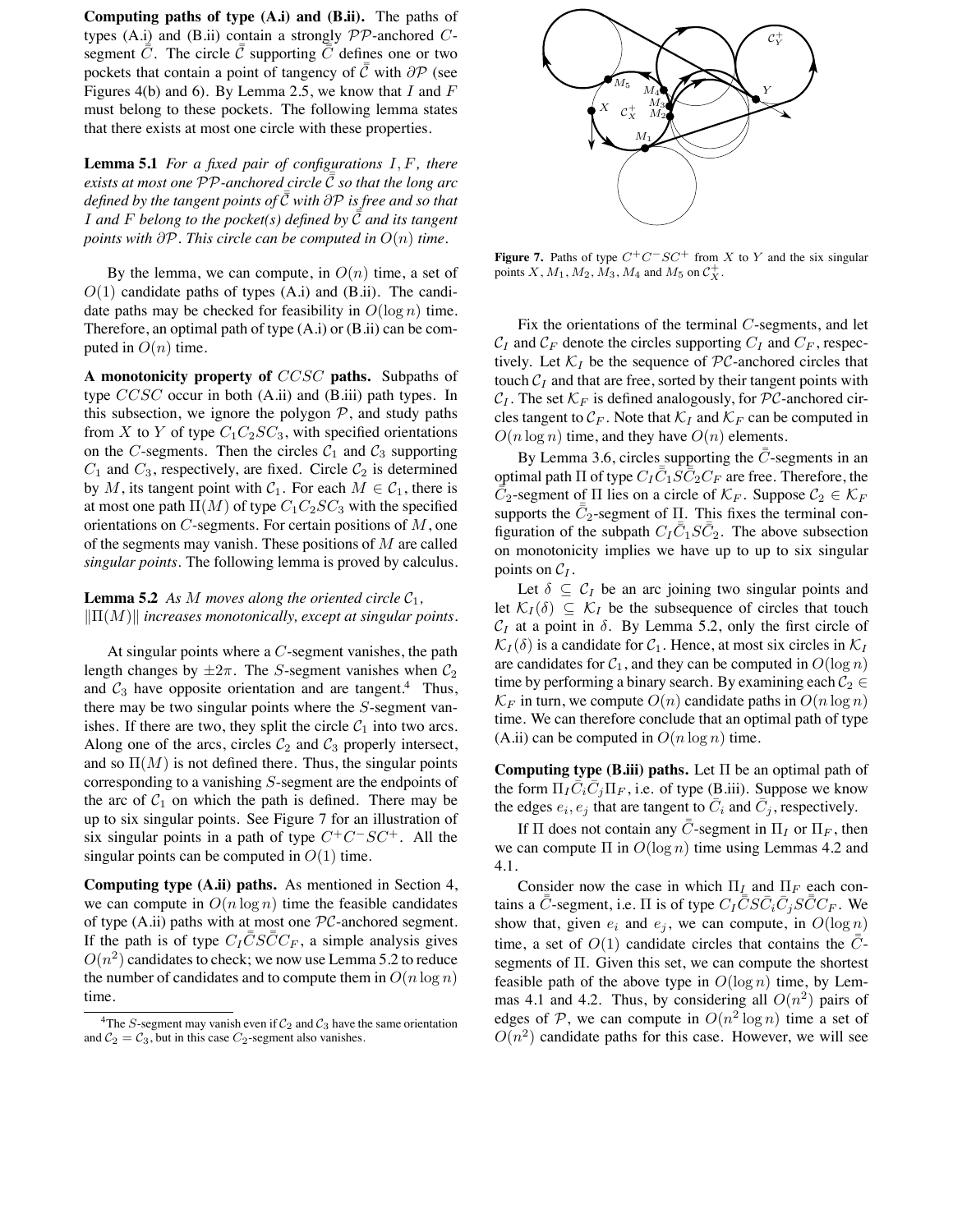later that in some cases we need not consider all  $O(n^2)$  pairs of edges of P.

We first establish some simple properties of an optimal path  $\Pi$  of type  $C_I \bar{\bar{C}}_1 S \bar{C}_i \bar{C}_j S \bar{\bar{C}}_2 C_F$ . Assume without loss of generality that  $\bar{C}_i, \bar{C}_j$  are oriented clockwise and counterclockwise, respectively. By Lemma 3.3, the  $\bar{\bar{C}}_1$ -segment is oriented clockwise, and the  $\bar{C}_2$ -segment is oriented counterclockwise, i.e.,  $\Pi$  is of type  $C_I^+ \bar{\bar{C}}_1^- S \bar{C}_i^- \bar{C}_j^+ S \bar{\bar{C}}_2^+ C_F^ _F^-$ . Let  $\bar{\bar{\mathcal{C}}}_1$  ,  $\bar{\mathcal{C}}_i$  ,  $\bar{\mathcal{C}}_j$  , and  $\bar{\bar{\mathcal{C}}}_2$  denote the circles supporting the  $C$ -segments  $\bar{\bar{C}}_1$ ,  $\bar{C}_i$ ,  $\bar{\bar{C}}_j$ , and  $\bar{\bar{C}}_2$ , respectively.

 ${\bf Lemma}$  5.3 If an optimal path is of type  $C_I\bar{\bar{C}}_1S\bar{C}_i\bar{C}_jS\bar{\bar{C}}_2C_F,$ then the circles  $\bar{\bar{\mathcal{C}}}_1$  ,  $\bar{\mathcal{C}}_i$  ,  $\bar{\mathcal{C}}_j$  , and  $\bar{\bar{\mathcal{C}}}_2$  are free.

**Proof:** Lemma 3.6 directly yields that  $\bar{C}_1$  and  $\bar{C}_2$  are free. Suppose now for a contradiction that  $\overline{C}_j$  is not free. As before, we assume that the orientations are such that  $\Pi =$  $C_{I}^{+}\bar{\bar{C}}_{1}^{-}S\bar{C}_{i}^{-}\bar{C}_{j}^{+}S\bar{\bar{C}}_{2}^{+}C_{F}^{-}$  $F_F$ . Let T be the tangent point between  $\bar{C}_i$  and  $\bar{C}_j$ . Moving along  $\bar{C}_j^+$ , let X be the last tangent point between  $\bar{C}_j$  and  $\partial \mathcal{P}$ . Starting at X and moving along  $\bar{\mathcal{C}}_j^+$ , let Y be the first proper intersection point between  $\bar{\mathcal{C}}_j$  and  $\partial \mathcal{P}$  (see Figure 8).

By Lemma 2.4, the length of  $\overline{C}_j$  between T and X is greater than  $\pi$ , i.e.  $\|\bar{C}_j^+[T,X]\| > \pi$ . It follows that  $\bar{C}_j$ , X and Y define a pocket  $\Lambda_{\overline{C}_j}[X, Y]$  (see Figure 8). By Lemma 2.5, this pocket contains  $\Pi[X, F]$  and therefore contains  $\bar{\bar{C}}_2$ . We know the free circle  $\bar{\bar{\mathcal{C}}}_2$  cannot be entirely inside a pocket. The path  $\bar{C}_j S \bar{\bar{C}}_2$  enters the pocket at X, and since  $\bar{C}_2$  is free, it is possible to escape the pocket by extending segment  $\overline{\overline{C}}_2$ . This contradicts Lemma 2.5, establishing that  $\bar{\mathcal{C}}_j$  is free. A symmetric argument shows that circle  $\bar{\mathcal{C}}_i$  is free. ά



**Figure 8.** For the proof of Lemma 5.3.

We now introduce the following simple definition. Given a circle C and a point  $X \in \mathcal{C}$ , a point  $M \in \mathcal{C}$  is called the *first free point after* X *along* C <sup>+</sup> if and only if the circle tangent to C at M is free and for any  $M' \in C^+[X, M)$ , the circle tangent to C at  $M'$  is not free (in Figure 9,  $M^*$  is the first free point after  $M_L$  along  $C_I^+$ ). Note that M could be X. The circle tangent to  $\mathcal C$  at the first free point after  $X$  is called the *first free circle after*  $X$  *along*  $C^+$ .

We show that, given  $I, F, e_i$  and  $e_j$ , we can compute in  $O(\log n)$  time a set of  $O(1)$  candidate circles that contain the  $\overline{\overline{C}}$ -segments of any optimal path from I to F of type

 $C_{I}^{+}\bar{\bar{C}}_{1}^{-}S\bar{C}_{i}^{-}\bar{C}_{j}^{+}S\bar{\bar{C}}_{2}^{+}C_{F}^{-}$  $F_F^-$ . We show how to compute candidate circles for  $\bar{c}_1$ ; computing candidate circles for  $\bar{c}_2$  is similar.

We identify two circles  $\mathcal{C}'$  and  $\mathcal{C}''$  that are the candidate circles for  $\bar{c}_1$ . See Figure 9. Let C' be the first free circle after I along  $C_I^+$ . If there is no free circle after I along  $C_I^+$ , then  $\mathcal{C}'$  and  $\mathcal{C}''$  are not defined. Assume, after a possible rotation, that the line L through  $e_i$  is horizontal and  $P$  is above L. If the distance between L and the center of  $C_I^+$  is greater than 2, then  $C''$  is not defined. Otherwise, there exist two circles that are above L and tangent to both  $C_I^+$  and L. Let  $\mathcal{C}_L$  be the leftmost of these two circles, and let  $M_L$  be its tangent point with  $C_I^+$ . Let  $C''$  be the first free circle after  $M_L$  along  $C_I^+$ . Note that C' and C'' only depend on  $I, C_I^+$ , and on the line L through  $e_i$ .



**Figure 9.** For the proof of Lemma 5.4.

**Lemma 5.4** Let  $\Pi$  be an optimal path of type  $C_I^+ \bar{\bar{C}}_1^- S \, \bar{C}_i^- \bar{C}_j^+$  $S\bar{\bar{C}}_2^+C_F^-$ F *, and let* L *be the line through the edge tangent to*  $\overline{C}_i$ . Then  $\overline{\overline{C}}_1$  is supported by  $\mathcal{C}'$  or  $\mathcal{C}''$ .

**Proof (Sketch):** We prove the lemma only in the case where  $C_I^+$  and  $C_i$  properly intersect. Let  $T \in \Pi$  be the configuration at the tangent point between  $\bar{C}_i$  and  $\bar{C}_j$ . See Figure 9.

The circle  $C_1$  supporting the  $\overline{\overline{C}}_1$ -segment is tangent to  $C_I^+$ . As before, any choice of a point  $M \in C_I^+$  defines at most one path  $\Pi(M)$  of the form  $C_I^+ C_1^- S C_i^-$ , which begins at I and ends at T, and where  $C_1^+$  and  $C_1^ \overline{1}$  are tangent at M. Let  $M^*$  be the intersection point of the  $C_I^+$ - and  $\overline{\overline{C}}_1^-$  segments of the optimal path  $\Pi$ . Then  $\Pi(M^*)$  is a subpath of  $\Pi$  and so it is an optimal path from *I* to *T*. By the monotonicity property (Lemma 5.2), and since  $C_1$  and  $C_i$  are free (Lemma 5.3),  $M^*$  must be the first free point along  $C_I^+$  after a singular point of  $\Pi(M)$ . Since  $C_I^+$  and  $C_i$  properly intersect, there are only two singular points I and  $M_1$  of  $\Pi(M)$ , where  $M_1$  corresponds to the vanishing of  $\bar{\bar{C}}_i$ .

If  $M^*$  is the first free point after I along  $C_I^+$ , then  $\bar{C}_1$  is supported by  $\mathcal{C}'$ , the first free circle after I. If  $\dot{M}^*$  is the first free point after  $M_1$ , then we show that  $\bar{C}_1$  is supported by  $\mathcal{C}''$ , the first free circle after  $M_L$ .

By Lemma 2.4, the arc length of  $\bar{C}_i$  from its tangent point with L to T must be at least  $\pi$ . In other words, T must be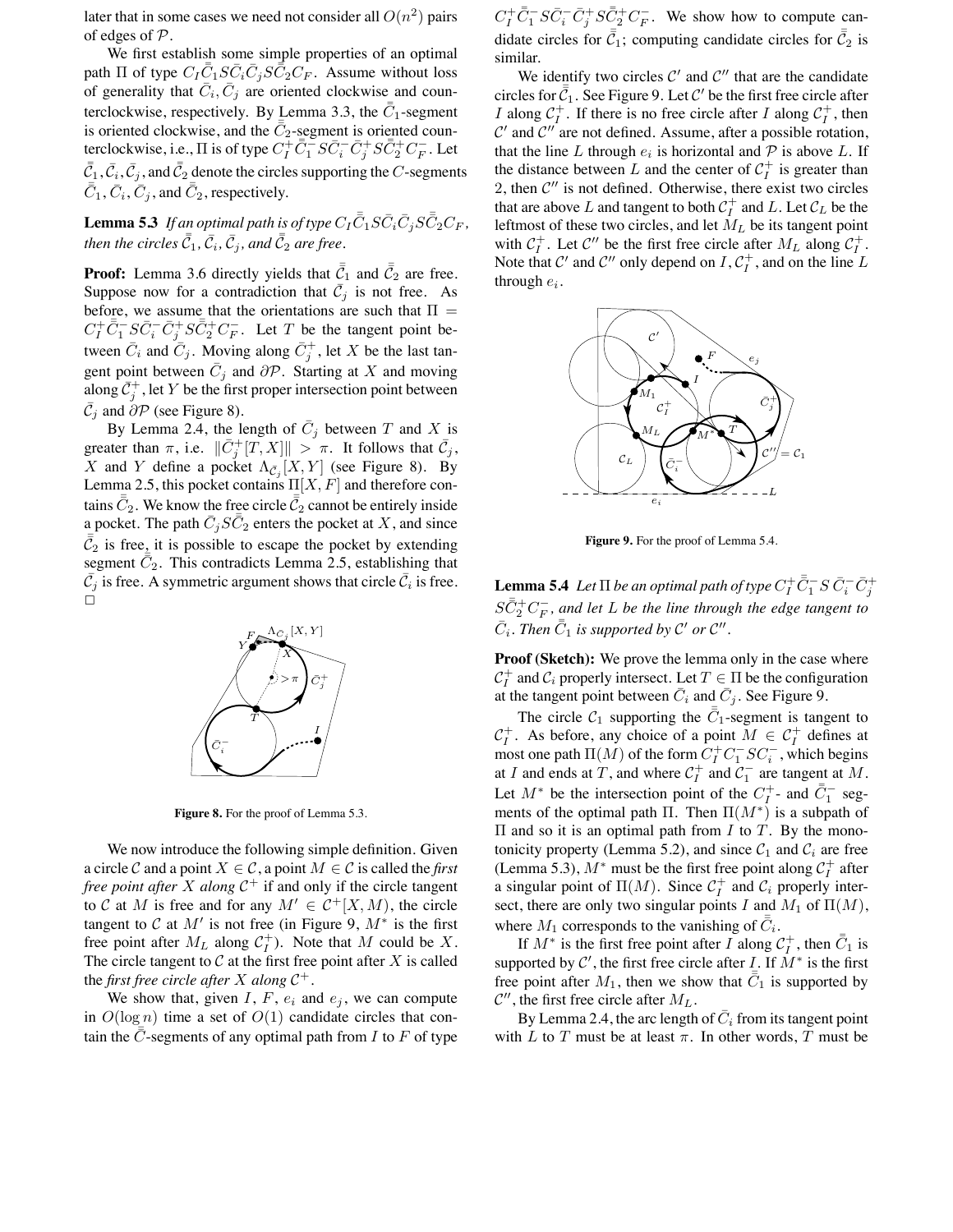in the right half of  $\overline{C}_i$  (as L is horizontal and P is above L). Therefore by definition of  $M_L$ , the arc length of  $C_i$  in  $\Pi(M_L)$  is less than  $\pi$ .

It follows that for any point  $M \in C_I^+[M_1, M_L]$ , the arc length of  $C_i$  in  $\Pi(M)$  is less than  $\pi,$  so by Lemma 2.3,  $\Pi(M)$ cannot be part of the optimal path. Thus,  $M^*$  does not belong to  $C_I^+[M_1,M_L]$ . So if  $M^*$  is the first free point after  $M_1$ , then it is the first free point after  $M_L$ . In other words,  $\bar{C}_1$  is supported by  $\mathcal{C}''$ .  $\Box$ 

### **Lemma 5.5**  $\mathcal{C}'$  and  $\mathcal{C}''$  can be computed in  $O(\log n)$  time.

**Proof:** Let  $\Gamma$  be the circle of radius 2 concentric with  $C_I^+$ . Let  $I_{\Gamma}$  (resp.  $M_{\Gamma}$ ) be the intersection point between  $\Gamma$  and the ray emanating from the center of  $C_I^+$  and going through I (resp. ML) (see Figure 10). Let R be the *retracted polygon* of  $P$  with respect to a unit circle, i.e.,  $R$  is the set of points p such that the unit circle centered at p lies inside  $\mathcal{P}$ ;  $\mathcal{R}$  is a convex polygonal region with at most  $n$  edges, and it can be computed in linear time. Let  $O'$  be the first intersection point between  $\Gamma$  and  $\mathcal R$  starting at  $I_{\Gamma}$  and moving along  $\Gamma^{+}$ . The center of C' is O'. Indeed, by definition of  $\mathcal{R}$ , the circle centered at  $O'$  is free, and any circle (of unit radius) centered at a point on  $\Gamma^+[I_{\Gamma},O')$  is not free. Similarly, the center of  $\mathcal{C}''$  is the first intersection point between  $\Gamma$  and  $\mathcal R$  starting at  $M_{\Gamma}$  and moving along  $\Gamma^{+}$ . Using the circle-shooting data structure by Agarwal and Sharir [2],  $R$  can be preprocessed in  $O(n \log n)$  time, so that  $C'$  and  $C''$  can be computed in  $O(\log n)$  time.



**Figure 10.** For the proof of Lemma 5.5.

By Lemmas 5.4 and 5.5, we can compute, in  $O(\log n)$ time, two candidates for the circle supporting segment  $\overline{\overline{C}}_1$ . We can similarly compute two candidates for the circle supporting segment  $\overline{\overline{C}}_2$ . By Lemma 4.2, this gives us  $O(1)$ candidate paths, for which we may check the feasibility in  $O(\log n)$  time. Hence, given two edges  $e_i$  and  $e_j$  of  $P$ , we can compute in  $O(\log n)$  time, an optimal path of type  $C_I \bar{\bar{C}} S \bar{C}_i \bar{C}_j S \bar{\bar{C}} C_F$ , where  $\bar{C}_i$  and  $\bar{C}_j$  are tangent to  $e_i$  and  $e_i$ , respectively.

In the cases where the optimal path is of type (B.iii) with only one  $\bar{C}$ -segment in  $\Pi_I$  or  $\Pi_F$ , we get similar results.

For example, if an optimal path is of type  $C_I\bar{\bar{C}}_1S\bar{C}_i\bar{C}_jSC_F,$ then  $\bar{C}_1$  and  $\bar{C}_i$  are free, and  $\bar{C}_1$  is supported by the C' or C'' defined above. Thus we obtain the following lemma.

**Lemma 5.6** Let  $e_i, e_j$  be edges of  $P$ . In  $O(\log n)$  time, we  $c$ an  $\emph{compute}$  an  $\emph{optimal}$  path of type  $\Pi_I \bar{C}_i \bar{C}_j \Pi_F$  where  $\Pi_I \in$  $\{C_I \bar{\bar{C}}S, C_I S, C_I, S\}, \Pi_F \in \{\tilde{SCC_F}, \tilde{C_F}, C_F, S\}$  and where  $\tilde{C}_i$  and  $\bar{C}_j$  are tangent to  $e_i$  and  $e_j$ , respectively.

Now we describe how to find a suitable set of pairs of edges  $\mathcal E$  such that if an optimal path from I to F is of type (B.iii) (i.e.,  $\Pi_I \overline{C}_i \overline{C}_j \Pi_F$ ), then the pair of edges  $(e_i, e_j)$  tangent to  $\overline{C}_i$  and  $\overline{C}_j$  is in the set  $\mathcal{E}$ .

From [1], we know that if an optimal path from  $I$  to  $F$  is of type  $\Pi_I \overline{\dot{C}}_i^+ \overline{\dot{C}}_j^- \Pi_F$  such that  $\overline{\dot{C}}_i$  and  $\overline{\dot{C}}_j$  are nonterminal, then  $C_I^+$  intersects  $\bar{C}_j$  (the circle supporting  $\bar{C}_j$ ), and  $C_F^ \overline{F}$  intersects  $\bar{\mathcal{C}}_i$  (the circle supporting  $\bar{\mathcal{C}}_i$ ). Thus, the center of  $\bar{\mathcal{C}}_j$ , which is at most distance 1 from the boundary of the polygon, is at most distance 3 from *I*. Since centers of  $\overline{C}_i$  and  $\overline{C}_j$ are distance 2 apart, they are each distance less than 5 from I. Thus, edges  $e_i$  and  $e_j$  are distance less than 6 from I. By symmetry, they are also distance less than 6 from  $F$ . Therefore, we can consider  $\mathcal E$  to be the set of pairs of edges of  $\mathcal P$ that are distance less than 6 from both  $I$  and  $F$ . Let  $k$  denote the number of edges of  $P$  distance less than 6 from both  $I$ and F. Then  $|\mathcal{E}| = k^2$ , and  $\mathcal E$  can be computed in  $O(k^2)$ time. Lemma 5.6 then gives:

**Lemma 5.7** *An optimal path of type (B.iii) can be computed*  $\sin O(k^2 \log n)$  *time*.

Putting everything together, we obtain the following.

**Theorem 5.8** *Given a convex polygon* P*, an initial configuration* I*, and a final configuration* F*, an optimal path from I* to *F* inside *P* can be computed in time  $O((n + k^2) \log n)$ , *where* k *is the number of edges of* P *at distance less than 6 from both* I *and* F*.*

**Proof:** We have shown in the previous subsections that the Dubins paths and the optimal paths of type  $(A,i)$ ,  $(A,ii)$ ,  $(B,i)$ , and (B.ii) can be computed in  $O(n \log n)$  time, while paths of type (B.iii) can be computed in  $O(k^2 \log n)$  time. Choosing the shortest among all those paths yields an optimal path.  $\Box$ 

#### **6 Conclusion**

Our classification of path types in a convex polygon yields a fast algorithm for computing an optimal path. An interesting question is whether the running time can be improved to  $O(n \log n)$  by proving additional properties of paths of type (B.iii). Our results show that even for a convex polygon, optimal paths between two configurations can be rather complex. Such complex paths may be difficult to track by a mobile robot. Furthermore, they may arise as artifacts of